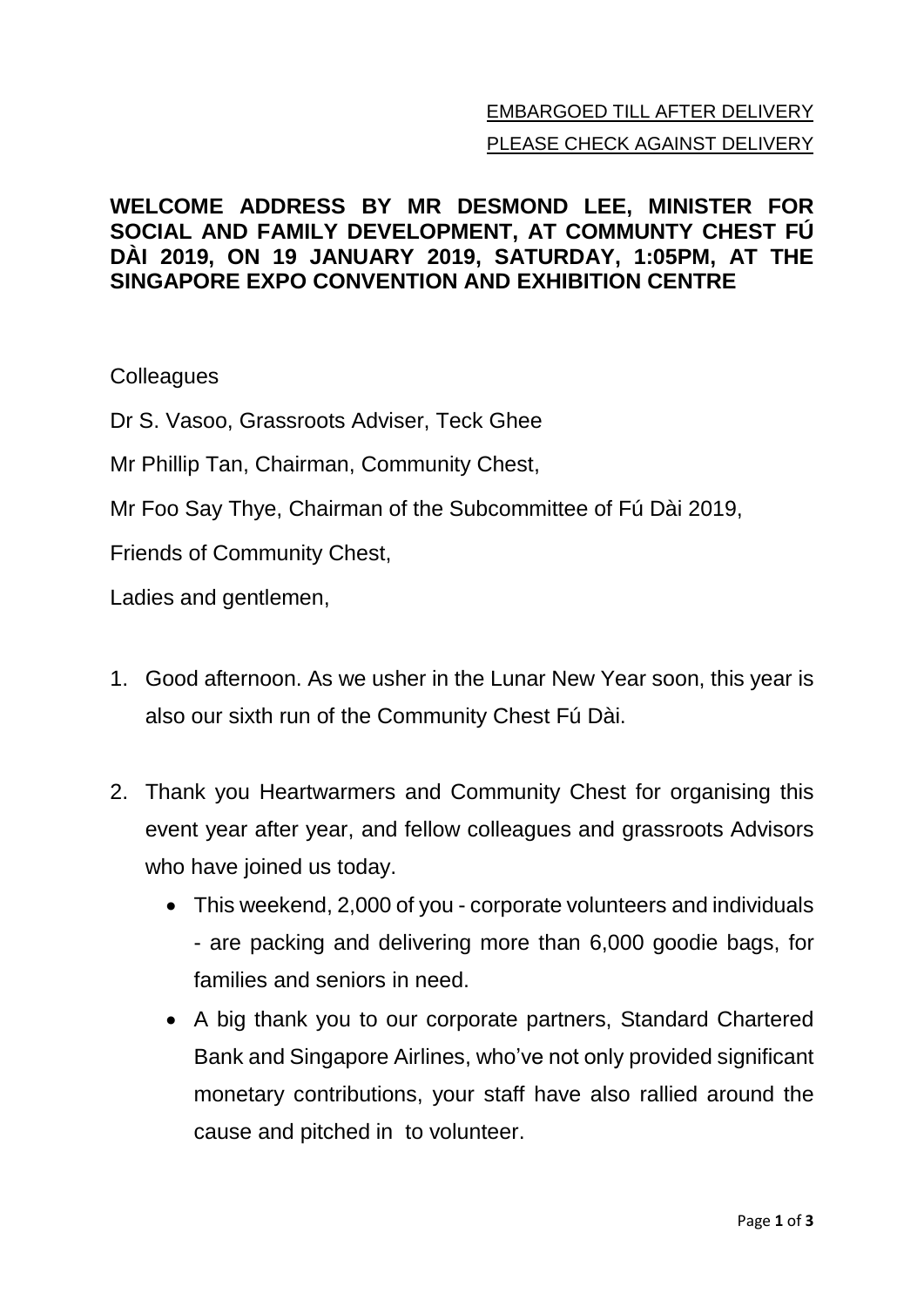- I am also grateful to our volunteers from the Movement for the Intellectually Disabled of Singapore (MINDS), who joined in packing Fú Dài with us for the first time yesterday.
- 3. Indeed, all of you our volunteers and our donors embody the spirit of Fu Dai, and of the SG Cares movement. We come from various backgrounds – the public, private and people sectors – but we are working together to help those in need.
- 4. In the years ahead, such collective efforts will become even more important.
	- The number of people living alone, especially seniors, will grow.
	- Families have already become smaller, and the trend is likely to continue.
	- In times of need, our first instinct is to turn to our families, but sometimes there are fewer or no family members to rely on.
	- Other communities that we are part of, such as where we live, work, and play, can play a more important role – to look out and care for one another.
- 5. As a Government, we continue to find ways to better support strong communities. We have also been working to transform the way we deliver social services to the vulnerable.
	- We have mobilized a network of partners to befriend seniors who live alone. Seniors are invited to join activities such as Zumba workouts and medical check-ups. They make friends and keep fit, and age gracefully in their communities.
	- There is also opportunity for us to coordinate more effectively on the ground. Hence we're building better ways of working together,